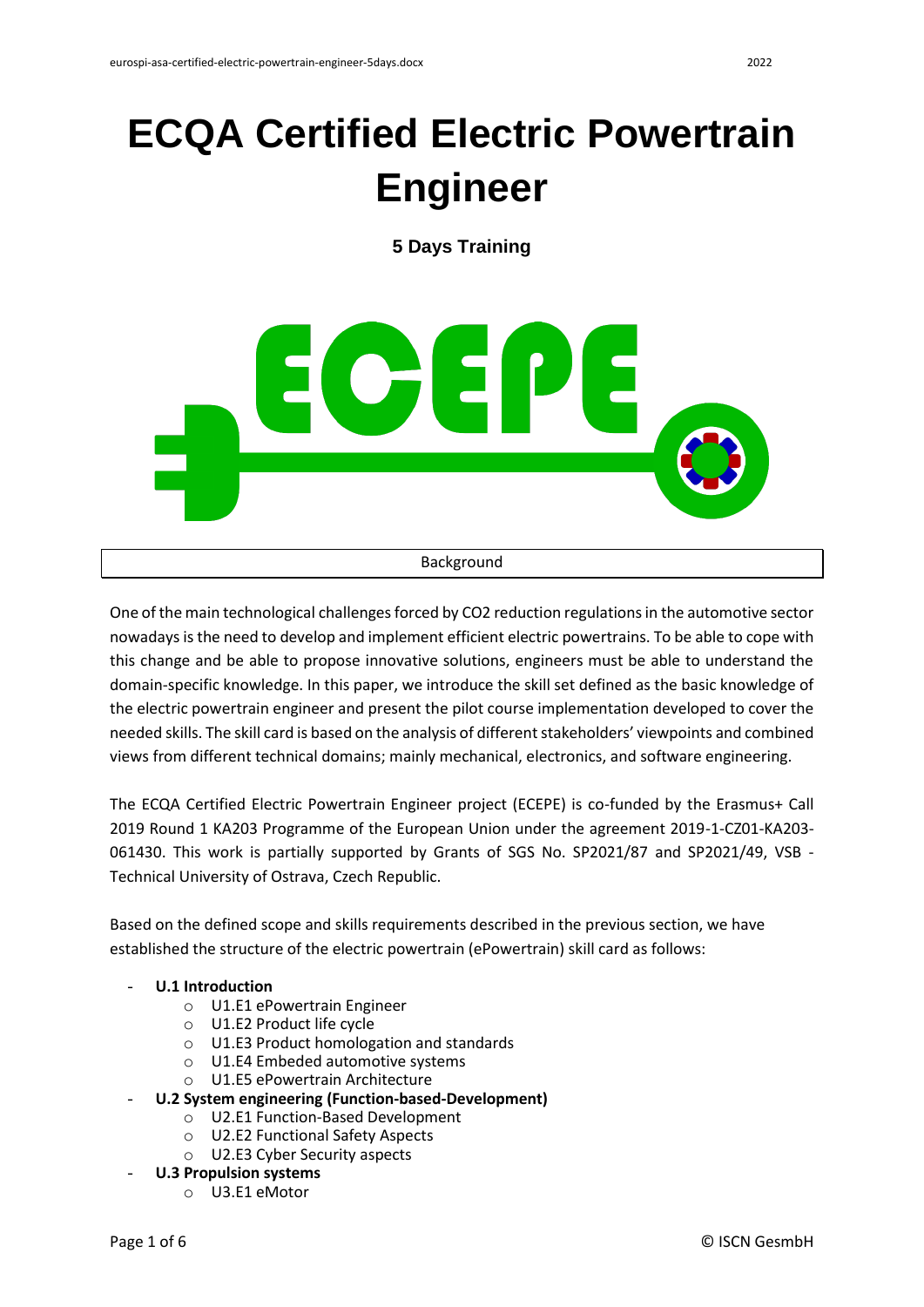- o U3.E3 Motor control unit
- o U3.E4 Hybrid control systems
- o U3.E5 Energy transformation systems
- o U3.E6 Transmission systems
- **U.4 Energy Storage Systems**
	- o U4.E1 Battery systems
	- o U4.E2 Battery management systems
	- o U4.E3 Fuel cells
	- **U.5 Life Cycle Management** 
		- o U5.E1 Product life cycle
		- o U5.E2 Life Cycle Management and Business Models

From the technical perspective, there are several electric powertrain concepts being used and developed nowadays (see Fig. below):

- Battery Electric Vehicle (BEV),
- Hybrid Electric Vehicle (HEV),
- Range Extender Electric Vehicle (REV),
- Fuel Cell Electric Vehicle (FCEV),
- In Wheel Concept of an Electric Vehicle (IWEV)

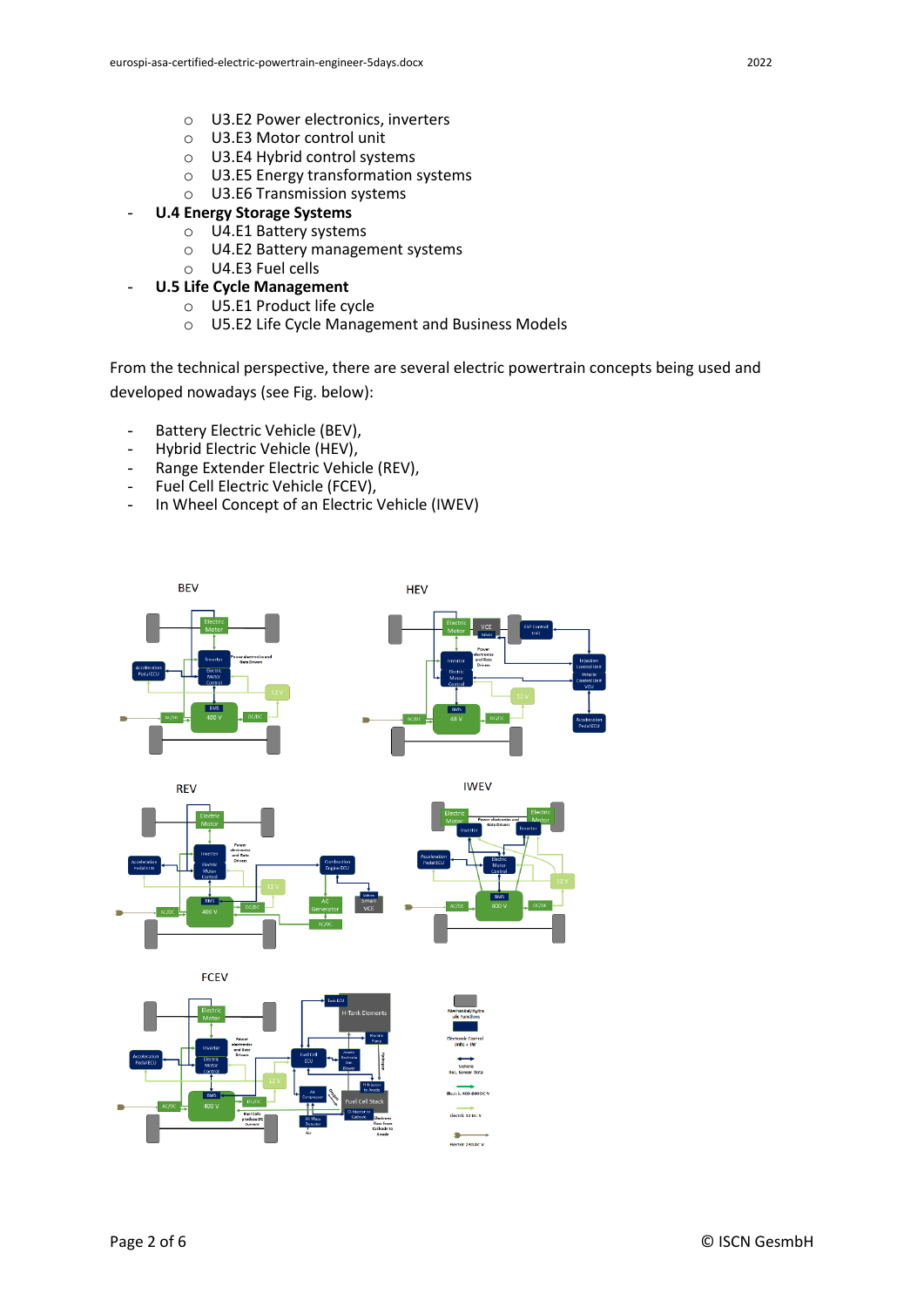ISCN is a certified training partner of VDA-QMC and iNTACS for Automotive SPICE.

<https://nqa2.iscn.com/images/PdfFiles/TP-Certificate-CCF15042021.pdf>

<http://www.intacs.info/index.php/component/weblinks/category/122-training-organisation>

The project partners are certified training bodies for the EuroSPI/ASA Certified Functional Safety Manager, accredited by EuroSPI/ASA (EuroSPI Certificates & Services GmbH and the ASA Automotive Skills Alliance led by ACEA).

<https://conference.eurospi.net/index.php/certification>



The course is based on a joined development of the ECEPE consortium, and the skill card was reviewd by leading Tier 1 companies in the Soqrates group (www.soqrates.de) such as ZF Friedrichshafen AG, Continental Automotive AG, Hella KG, etc.

The online training will be held in the EuroSPI Academy platform, wich is maintained by ISCN. All partners contribute to the EuroSPI conference series. A white paper has been pubkished in the EuroSPI SPRINGER book series.

<https://academy.eurospi.net/>

[https://www.eurospi.net](https://www.eurospi.net/)

#### Electric Powertrain Engineer Course

In this 5 days training course the attendees get introduced to the different architectural concepts of electric powertrains. The participants will participate actively be involved in case studies and elaborate on the concepts of an electric powertrain architecture.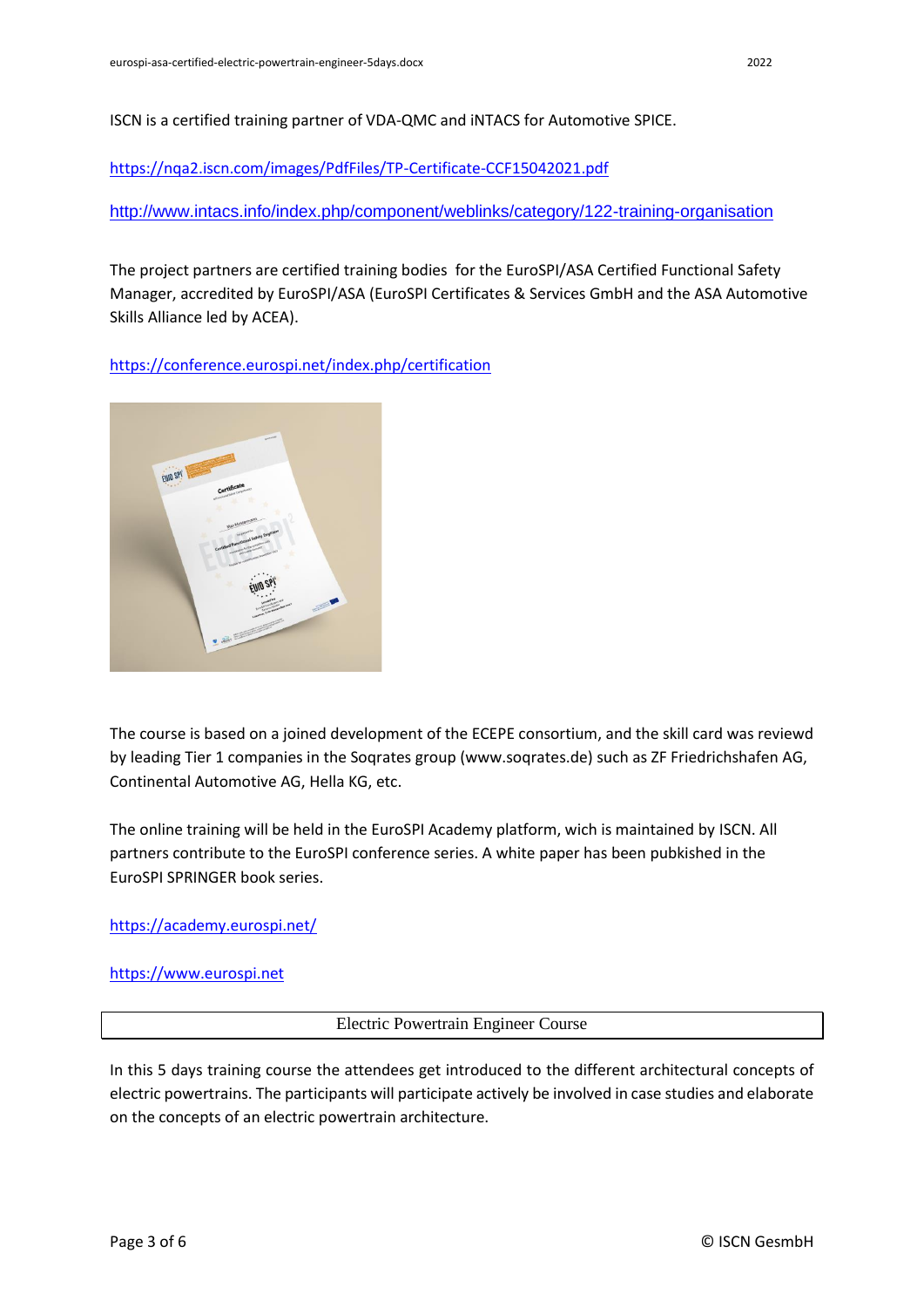The approach of "Learning by Doing" is used to elaborate different forms of electric powertrains, analyze advantages and disadvantages, do a safety analysis and elaborate questions concerned with motor control.

The training modules are based on the skills set structure.

## - **Training Module U.1 Introduction**

- o Lecture U1.E1 ePowertrain Engineer
- o Lecture U1.E2 Product life cycle
- o Lecture U1.E3 Product homologation and standards
- o Lecture U1.E4 Embeded automotive systems
- o Lecture U1.E5 ePowertrain Architecture
- **Training module U.2 System engineering (Function-based-Development)**
	- o Lecture U2.E1 Function-Based Development
	- o Lecture U2.E2 Functional Safety Aspects + Exercise
	- o Lecture U2.E3 Cyber Security aspects + Exercise
- **Training module U.3 Propulsion systems**
	- o Lecture U3.E1 eMotor
	- o Lecture U3.E2 Power electronics, inverters
	- o Lecture U3.E3 Motor control unit + Interactive Session for Exercise
	- o Lecture U3.E4 Hybrid control systems
	- o Lecture U3.E5 Energy transformation systems + Exercise
	- o Lecture U3.E6 Transmission systems + Exercise
- **Training module U.4 Energy Storage Systems**
	- o Lecture U4.E1 Battery systems + Exercise
	- o Lecture U4.E2 Battery management systems + Exercise
	- o Lecture U4.E3 Fuel cells + Exercise
	- **Training module U.5 Life Cycle Management** 
		- o Lecture U5.E1 Product life cycle
		- o Lecture U5.E2 Life Cycle Management and Business Models + Interactive Discussion

**Resources** 

# **ECEPE Materials**

The course materials and lectures are online available on the EuroSPI Academy platform. The materials will be provided latest till 10.9.2021.

<https://academy.eurospi.net/>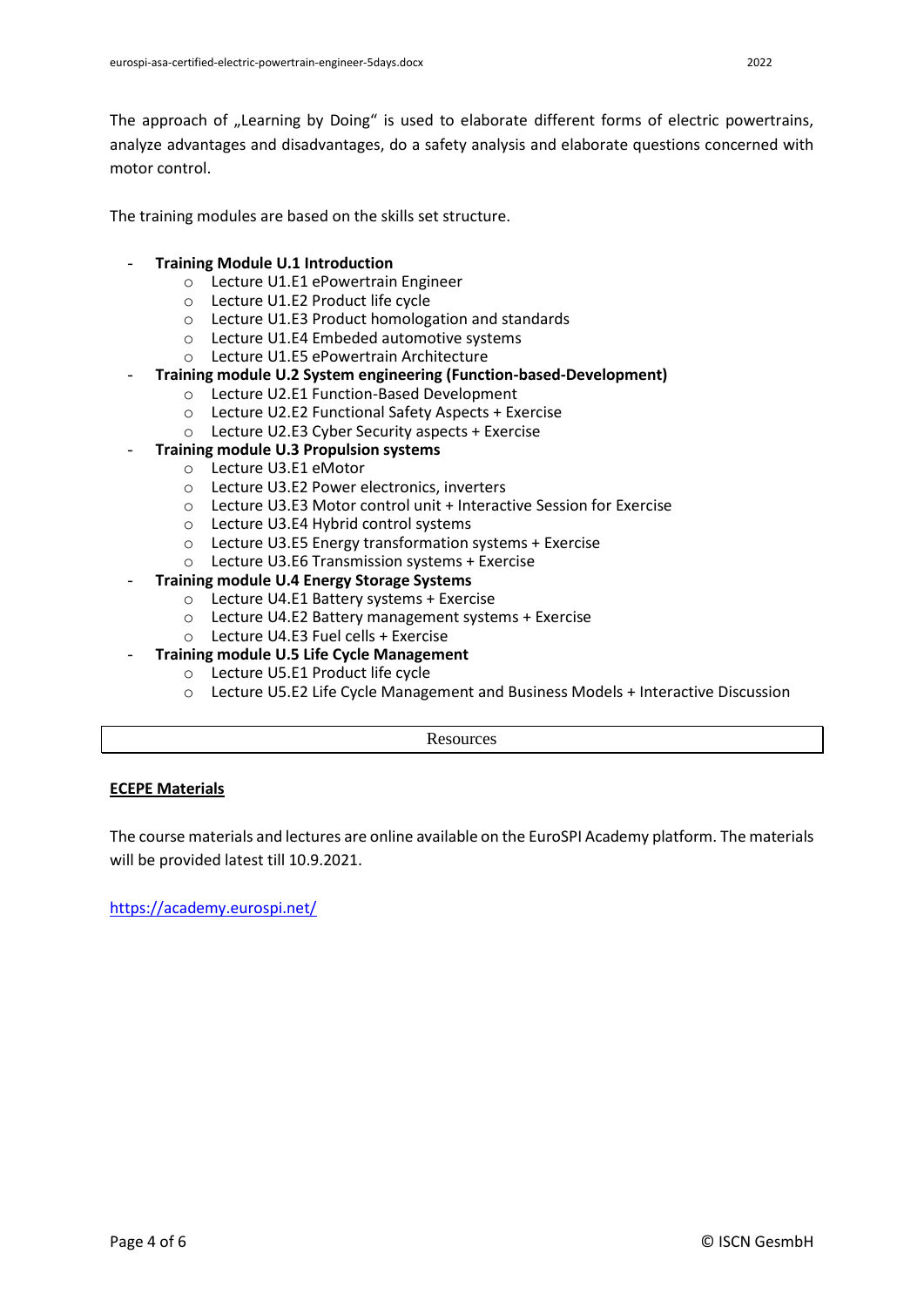

- Select the course Electric Powertrain Engineer (is accessible from June 2021)
- Register
- You will receive an email and need to confirm by clicking the link in your email.
- Then you can login
- You need the enrollment key **– will be provided -**

Course Schedule 19.11.2021 & 25.11.2021 & 2.12.2021 & 9.12.2021 & 16.12.2021

#### A more detailed schedule for the 5 distributed online days can be found below:

|                                                                                  | Date       | <b>Time</b>     | #Slides<br><b>Exercise</b> | <b>Presentation Exercise in</b><br>in mins<br>mins | Who            | <b>Hours</b><br>without<br>coffee<br><b>breaks</b> |
|----------------------------------------------------------------------------------|------------|-----------------|----------------------------|----------------------------------------------------|----------------|----------------------------------------------------|
| Training Module U.1 Introduction (available 4 hours.)                            |            |                 |                            |                                                    |                |                                                    |
| Lecture U1.E1 ePowertrain Engineer                                               | 19.11.2021 | $08.00 - 08.30$ | 15 <sub>no</sub>           | 30                                                 | <b>TUG</b>     |                                                    |
| Lecture U1.E2 Product life cycle                                                 | 19.11.2021 | $08.30 - 09.00$ | 8 <sub>no</sub>            | 30                                                 | <b>HSD</b>     |                                                    |
| Lecture U1.E3 Product homologation and standards                                 | 19.11.2021 | $09.00 - 10.00$ | 39 no                      | 60                                                 | <b>TUS</b>     |                                                    |
| Lecture U1.E4 Embeded automotive systems                                         | 19.11.2021 | $10.30 - 11.30$ | 26 <sub>no</sub>           | 60                                                 | <b>TUG</b>     |                                                    |
| Lecture U1.E5 ePowertrain Architecture                                           | 19.11.2021 | $12.30 - 13.00$ | 12 <sub>no</sub>           | 30                                                 | <b>ISCN</b>    | 3,5                                                |
| Training module U.2 System engineering (Function-based-Development)              |            |                 |                            |                                                    |                |                                                    |
| (available 8 hours)                                                              |            |                 |                            |                                                    |                |                                                    |
| Lecture U2.E1 Function-Based Development                                         | 19.11.2021 | $13.00 - 14.00$ | 24 no                      | 60                                                 | <b>ISCN</b>    |                                                    |
| Lecture U2.E2 Functional Safety Aspects + Exercise                               | 19.11.2021 | $14.00 - 17.00$ |                            |                                                    |                |                                                    |
|                                                                                  |            | (incl. Break)   | 40 yes                     | 90                                                 | <b>90 ISCN</b> |                                                    |
| Lecture U2.E3 Cyber Security aspects + Exercise                                  | 09.12.2021 | $08.00 - 09.30$ | 26 yes                     | 60                                                 | <b>90 TUG</b>  | 6.5                                                |
| Training module U.3 Propulsion systems (available 12 hours)                      |            |                 |                            |                                                    |                |                                                    |
| Lecture U3.E1 eMotor                                                             | 25.11.2021 | $08.00 - 10.00$ | 51 no                      | 90                                                 | <b>VSB/TUO</b> |                                                    |
| Lecture U3.E2 Power electronics, inverters                                       | 25.11.2021 | $10.30 - 12.00$ | 35 no                      | 60                                                 | <b>VSB/TUO</b> |                                                    |
| Lecture U3.E3 Motor control unit + Interactive Session for Exercise              | 25.11.2021 | $13.00 - 16.30$ |                            |                                                    |                |                                                    |
|                                                                                  |            | (incl. Breaks)  | 38 + Video yes             | 90                                                 | 90 ISCN/TUG    |                                                    |
| Lecture U3.E4 Hybrid control systems                                             | 02.12.2021 | $08.00 - 09.00$ | 39 no                      | 60                                                 | <b>VSB/TUO</b> |                                                    |
| Lecture U3.E5 Energy transformation systems + Exercise                           | 02.12.2021 | $09.00 - 10.00$ | 28 <sub>no</sub>           | 60                                                 | <b>TUS</b>     |                                                    |
| Lecture U3.E6 Transmission systems + Exercise                                    | 02.12.2021 | $10.30 - 12.30$ | 42 yes                     | 90                                                 | <b>90 TUS</b>  | 10.5                                               |
| Training module U.4 Energy Storage Systems (available 12 hours)                  |            |                 |                            |                                                    |                |                                                    |
| Lecture U4.E1 Battery systems                                                    | 09 12 2021 | $1000 - 1100$   | 16 no                      | 60                                                 | VSB/TUO        |                                                    |
|                                                                                  |            |                 |                            |                                                    |                |                                                    |
| Lecture U4.E2 Battery management systems + Exercise                              | 09.12.2021 | and             |                            |                                                    |                |                                                    |
|                                                                                  |            | $13.00 - 14.00$ | 26 no                      | 60                                                 | <b>60 TUG</b>  |                                                    |
| Lecture U4 F3 Fuel cells + Exercise                                              | 09.12.2021 | $14.00 - 15.00$ | 28 <sub>no</sub>           | 60                                                 | <b>90 TUS</b>  | 5,5                                                |
| Training module U.5 Life Cycle Management (available 4 hours)                    |            |                 |                            |                                                    |                |                                                    |
| Lecture U5.E1 Product life cycle                                                 | 16.12.2021 | $08.00 - 09.00$ | 8 <sub>no</sub>            | 30                                                 | <b>HSD</b>     |                                                    |
|                                                                                  | 16.12.2021 | $09.00 - 12.00$ |                            |                                                    |                |                                                    |
| Lecture U5.E2 Life Cycle Management and Business Models + Interactive Discussion |            | (incl. Breaks)  | 45 yes                     | 60                                                 | <b>60 HSD</b>  | 2.5                                                |